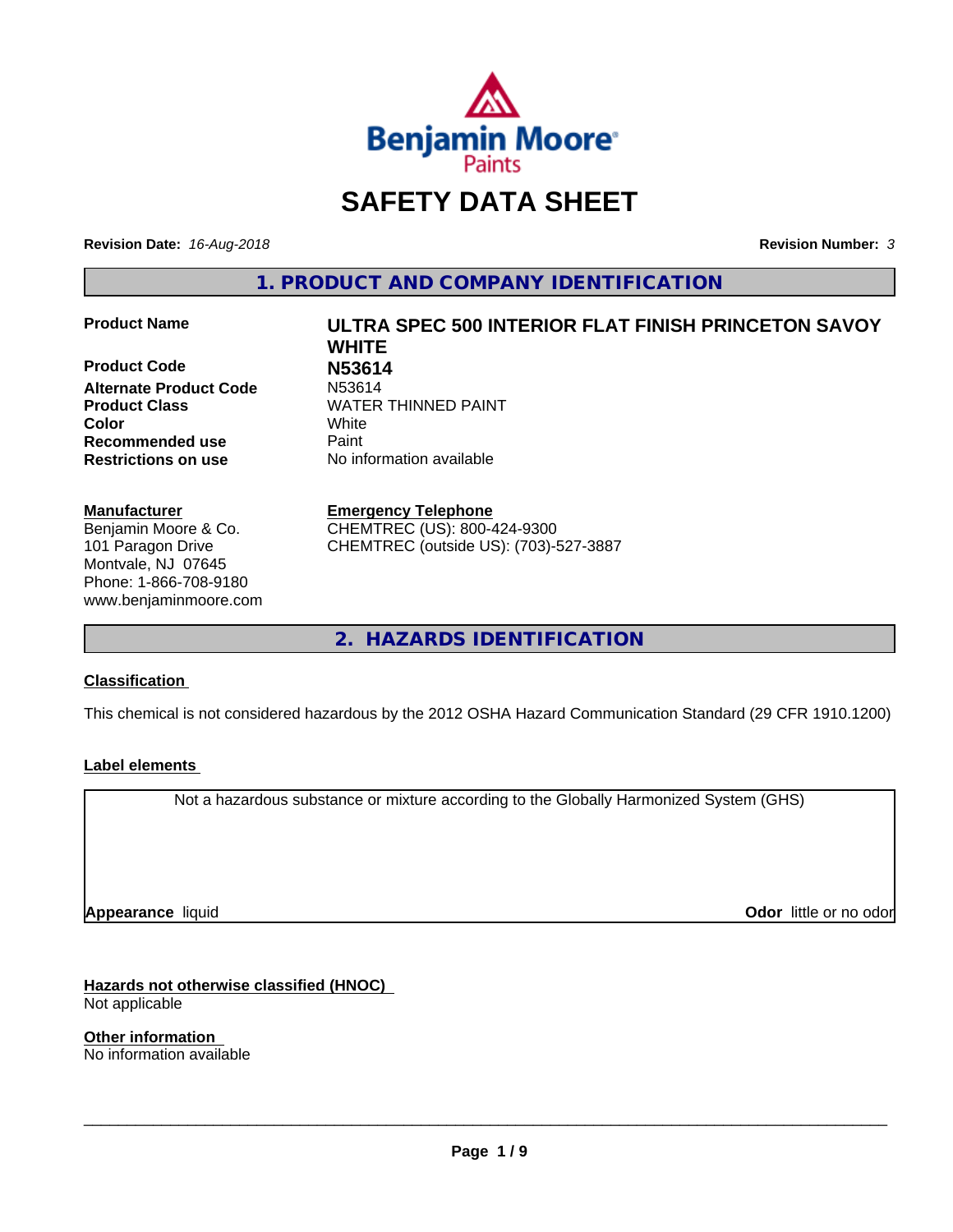# **3. COMPOSITION INFORMATION ON COMPONENTS**

| <b>Chemical name</b> | <b>CAS No.</b> | Weight-% |
|----------------------|----------------|----------|
| Titanium dioxide     | 13463-67-7     | ີ        |
| Limestone            | 1317-65-3      |          |
| Diatomaceous earth   | 61790-53-2     |          |
| Silica, amorphous    | 7631-86-9      |          |

|                                                  | 4. FIRST AID MEASURES                                                                                    |
|--------------------------------------------------|----------------------------------------------------------------------------------------------------------|
| <b>General Advice</b>                            | No hazards which require special first aid measures.                                                     |
| <b>Eye Contact</b>                               | Rinse thoroughly with plenty of water for at least 15 minutes and consult a<br>physician.                |
| <b>Skin Contact</b>                              | Wash off immediately with soap and plenty of water while removing all<br>contaminated clothes and shoes. |
| <b>Inhalation</b>                                | Move to fresh air. If symptoms persist, call a physician.                                                |
| Ingestion                                        | Clean mouth with water and afterwards drink plenty of water. Consult a physician<br>if necessary.        |
| <b>Most Important</b><br><b>Symptoms/Effects</b> | None known.                                                                                              |
| <b>Notes To Physician</b>                        | Treat symptomatically.                                                                                   |

**5. FIRE-FIGHTING MEASURES**

| <b>Suitable Extinguishing Media</b>                                              | Use extinguishing measures that are appropriate to local<br>circumstances and the surrounding environment.                                   |  |
|----------------------------------------------------------------------------------|----------------------------------------------------------------------------------------------------------------------------------------------|--|
| <b>Protective Equipment And Precautions For</b><br><b>Firefighters</b>           | As in any fire, wear self-contained breathing apparatus<br>pressure-demand, MSHA/NIOSH (approved or equivalent)<br>and full protective gear. |  |
| <b>Specific Hazards Arising From The Chemical</b>                                | Closed containers may rupture if exposed to fire or<br>extreme heat.                                                                         |  |
| <b>Sensitivity To Mechanical Impact</b>                                          | No.                                                                                                                                          |  |
| <b>Sensitivity To Static Discharge</b>                                           | No.                                                                                                                                          |  |
| <b>Flash Point Data</b><br>Flash Point (°F)<br>Flash Point (°C)<br><b>Method</b> | Not applicable<br>Not applicable<br>Not applicable                                                                                           |  |
| <b>Flammability Limits In Air</b>                                                |                                                                                                                                              |  |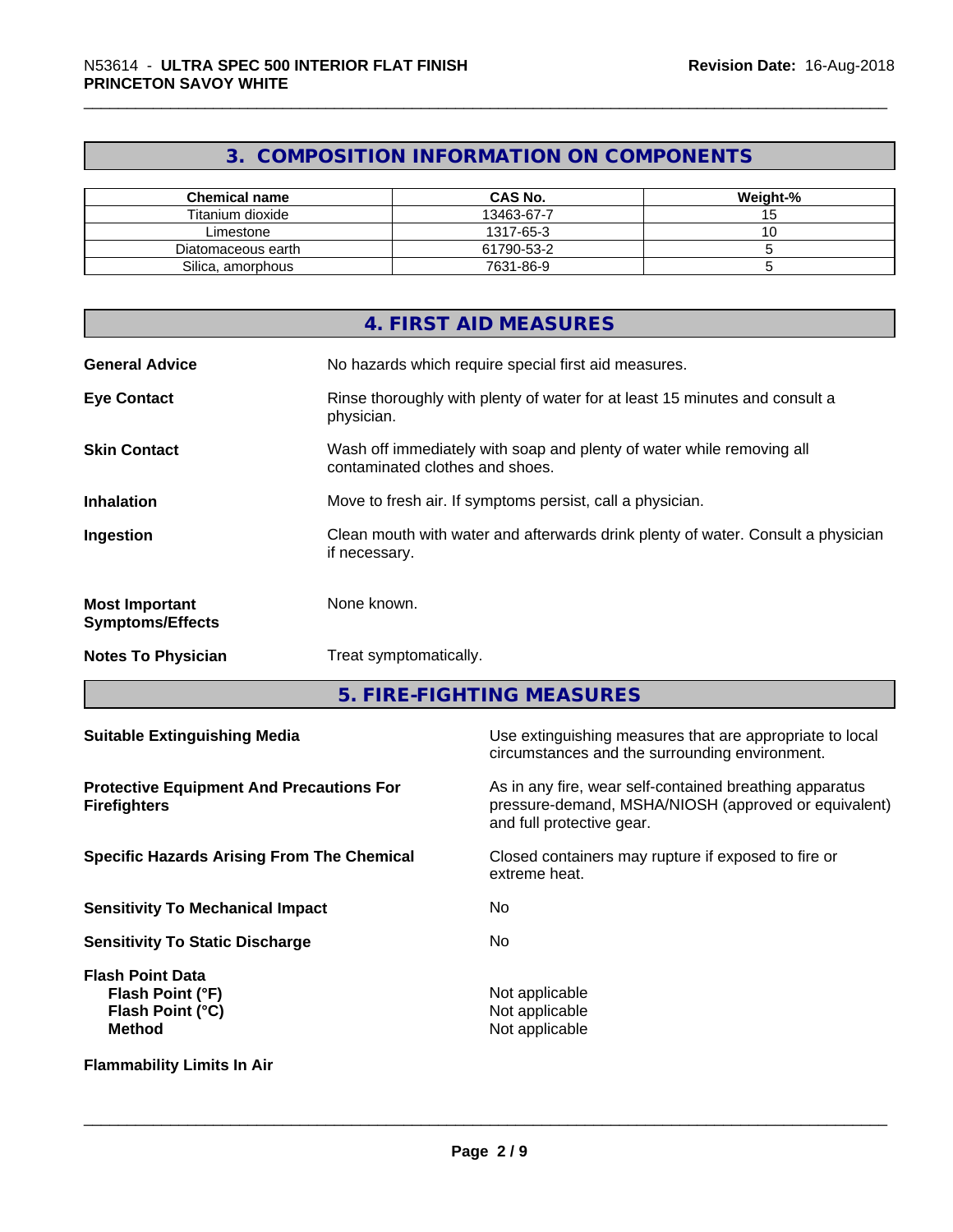#### **Lower flammability limit:**<br> **Upper flammability limit:**<br>
Upper flammability limit:<br>
Not applicable **Upper flammability limit:**

**NFPA Health:** 1 **Flammability:** 0 **Instability:** 0 **Special:** Not Applicable

#### **NFPA Legend**

- 0 Not Hazardous
- 1 Slightly
- 2 Moderate
- 3 High
- 4 Severe

*The ratings assigned are only suggested ratings, the contractor/employer has ultimate responsibilities for NFPA ratings where this system is used.*

*Additional information regarding the NFPA rating system is available from the National Fire Protection Agency (NFPA) at www.nfpa.org.*

### **6. ACCIDENTAL RELEASE MEASURES**

| <b>Personal Precautions</b>      | Avoid contact with skin, eyes and clothing. Ensure adequate ventilation.                                                                                                         |
|----------------------------------|----------------------------------------------------------------------------------------------------------------------------------------------------------------------------------|
| <b>Other Information</b>         | Prevent further leakage or spillage if safe to do so.                                                                                                                            |
| <b>Environmental precautions</b> | See Section 12 for additional Ecological Information.                                                                                                                            |
| <b>Methods for Cleaning Up</b>   | Soak up with inert absorbent material. Sweep up and shovel into suitable<br>containers for disposal.                                                                             |
|                                  | 7. HANDLING AND STORAGE                                                                                                                                                          |
| <b>Handling</b>                  | Avoid contact with skin, eyes and clothing. Avoid breathing vapors, spray mists or<br>sanding dust. In case of insufficient ventilation, wear suitable respiratory<br>equipment. |
| <b>Storage</b>                   | Keep container tightly closed. Keep out of the reach of children.                                                                                                                |
| <b>Incompatible Materials</b>    | No information available                                                                                                                                                         |

# **8. EXPOSURE CONTROLS/PERSONAL PROTECTION**

#### **Exposure Limits**

| <b>Chemical name</b> | <b>ACGIH TLV</b>           | <b>OSHA PEL</b>            |
|----------------------|----------------------------|----------------------------|
| Titanium dioxide     | 10 mg/m <sup>3</sup> - TWA | 15 mg/m <sup>3</sup> - TWA |
| Limestone            | N/E                        | 15 mg/m $3$ - TWA          |
|                      |                            | $5 \text{ mg/m}^3$ - TWA   |
| Diatomaceous earth   | N/E                        |                            |
|                      |                            | 20 mppcf - TWA             |
| Silica, amorphous    | N/E                        | 20 mppcf - TWA             |
|                      |                            |                            |

#### **Legend**

ACGIH - American Conference of Governmental Industrial Hygienists Exposure Limits OSHA - Occupational Safety & Health Administration Exposure Limits N/E - Not Established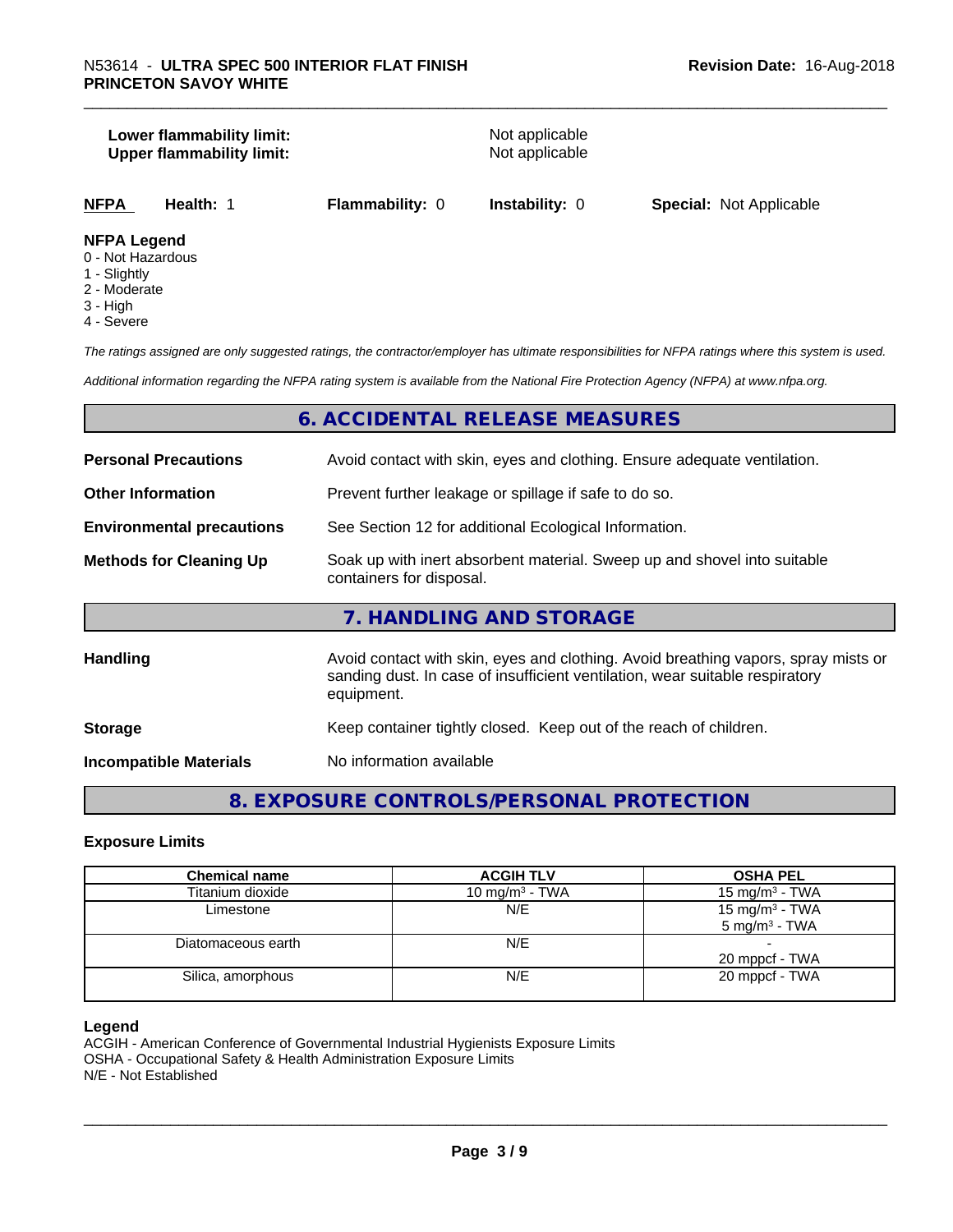| <b>Engineering Measures</b>          | Ensure adequate ventilation, especially in confined areas.               |  |  |
|--------------------------------------|--------------------------------------------------------------------------|--|--|
| <b>Personal Protective Equipment</b> |                                                                          |  |  |
| <b>Eye/Face Protection</b>           | Safety glasses with side-shields.                                        |  |  |
| <b>Skin Protection</b>               | Protective gloves and impervious clothing.                               |  |  |
| <b>Respiratory Protection</b>        | In case of insufficient ventilation wear suitable respiratory equipment. |  |  |
| <b>Hygiene Measures</b>              | Avoid contact with skin, eyes and clothing. Remove and wash contaminated |  |  |

clothing before re-use. Wash thoroughly after handling.

## **9. PHYSICAL AND CHEMICAL PROPERTIES**

| Appearance                           | liquid                   |
|--------------------------------------|--------------------------|
| Odor                                 | little or no odor        |
| <b>Odor Threshold</b>                | No information available |
| Density (Ibs/gal)                    | $10.9 - 11.3$            |
| <b>Specific Gravity</b>              | $1.30 - 1.35$            |
| рH                                   | No information available |
| <b>Viscosity (cps)</b>               | No information available |
| Solubility(ies)                      | No information available |
| <b>Water solubility</b>              | No information available |
| <b>Evaporation Rate</b>              | No information available |
| Vapor pressure @20 °C (kPa)          | No information available |
| Vapor density                        | No information available |
| Wt. % Solids                         | $45 - 55$                |
| Vol. % Solids                        | $30 - 40$                |
| Wt. % Volatiles                      | $45 - 55$                |
| Vol. % Volatiles                     | $60 - 70$                |
| <b>VOC Regulatory Limit (g/L)</b>    | 0                        |
| <b>Boiling Point (°F)</b>            | 212                      |
| <b>Boiling Point (°C)</b>            | 100                      |
| <b>Freezing Point (°F)</b>           | 32                       |
| <b>Freezing Point (°C)</b>           | 0                        |
| Flash Point (°F)                     | Not applicable           |
| Flash Point (°C)                     | Not applicable           |
| <b>Method</b>                        | Not applicable           |
| <b>Flammability (solid, gas)</b>     | Not applicable           |
| <b>Upper flammability limit:</b>     | Not applicable           |
| Lower flammability limit:            | Not applicable           |
| <b>Autoignition Temperature (°F)</b> | No information available |
| <b>Autoignition Temperature (°C)</b> | No information available |
| Decomposition Temperature (°F)       | No information available |
| Decomposition Temperature (°C)       | No information available |
| <b>Partition coefficient</b>         | No information available |

# **10. STABILITY AND REACTIVITY**

**Reactivity Not Applicable** Not Applicable

**Chemical Stability Chemical Stability** Stable under normal conditions.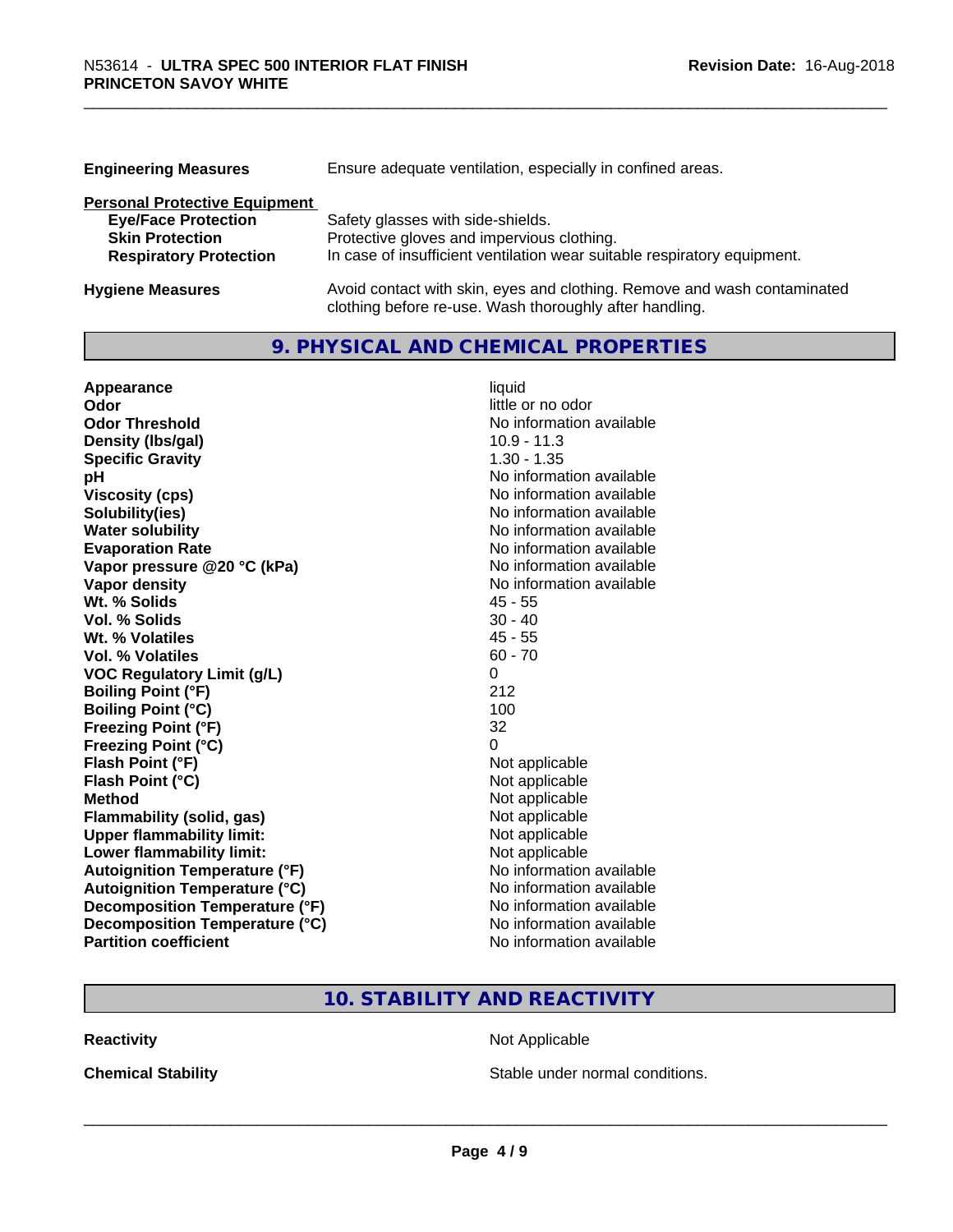| <b>Conditions to avoid</b>                                                                                                                                                                                                                                                                                                                                                                                              |                                                                                                                                                                                                                                                                                                                                                                                                          | Prevent from freezing.                                                                                                                                               |  |
|-------------------------------------------------------------------------------------------------------------------------------------------------------------------------------------------------------------------------------------------------------------------------------------------------------------------------------------------------------------------------------------------------------------------------|----------------------------------------------------------------------------------------------------------------------------------------------------------------------------------------------------------------------------------------------------------------------------------------------------------------------------------------------------------------------------------------------------------|----------------------------------------------------------------------------------------------------------------------------------------------------------------------|--|
| <b>Incompatible Materials</b><br><b>Hazardous Decomposition Products</b>                                                                                                                                                                                                                                                                                                                                                |                                                                                                                                                                                                                                                                                                                                                                                                          | No materials to be especially mentioned.                                                                                                                             |  |
|                                                                                                                                                                                                                                                                                                                                                                                                                         |                                                                                                                                                                                                                                                                                                                                                                                                          | None under normal use.                                                                                                                                               |  |
| Possibility of hazardous reactions                                                                                                                                                                                                                                                                                                                                                                                      |                                                                                                                                                                                                                                                                                                                                                                                                          | None under normal conditions of use.                                                                                                                                 |  |
|                                                                                                                                                                                                                                                                                                                                                                                                                         |                                                                                                                                                                                                                                                                                                                                                                                                          | 11. TOXICOLOGICAL INFORMATION                                                                                                                                        |  |
| <b>Product Information</b>                                                                                                                                                                                                                                                                                                                                                                                              |                                                                                                                                                                                                                                                                                                                                                                                                          |                                                                                                                                                                      |  |
| Information on likely routes of exposure                                                                                                                                                                                                                                                                                                                                                                                |                                                                                                                                                                                                                                                                                                                                                                                                          |                                                                                                                                                                      |  |
|                                                                                                                                                                                                                                                                                                                                                                                                                         |                                                                                                                                                                                                                                                                                                                                                                                                          |                                                                                                                                                                      |  |
| <b>Principal Routes of Exposure</b>                                                                                                                                                                                                                                                                                                                                                                                     | Eye contact, skin contact and inhalation.                                                                                                                                                                                                                                                                                                                                                                |                                                                                                                                                                      |  |
| <b>Acute Toxicity</b>                                                                                                                                                                                                                                                                                                                                                                                                   |                                                                                                                                                                                                                                                                                                                                                                                                          |                                                                                                                                                                      |  |
| <b>Product Information</b>                                                                                                                                                                                                                                                                                                                                                                                              | No information available                                                                                                                                                                                                                                                                                                                                                                                 |                                                                                                                                                                      |  |
| Symptoms related to the physical, chemical and toxicological characteristics                                                                                                                                                                                                                                                                                                                                            |                                                                                                                                                                                                                                                                                                                                                                                                          |                                                                                                                                                                      |  |
| <b>Symptoms</b>                                                                                                                                                                                                                                                                                                                                                                                                         | No information available                                                                                                                                                                                                                                                                                                                                                                                 |                                                                                                                                                                      |  |
|                                                                                                                                                                                                                                                                                                                                                                                                                         |                                                                                                                                                                                                                                                                                                                                                                                                          | Delayed and immediate effects as well as chronic effects from short and long-term exposure                                                                           |  |
| Eye contact<br><b>Skin contact</b><br><b>Inhalation</b><br>Ingestion<br><b>Sensitization</b><br><b>Neurological Effects</b><br><b>Mutagenic Effects</b><br><b>Reproductive Effects</b><br><b>Developmental Effects</b><br><b>Target organ effects</b><br><b>STOT - single exposure</b><br><b>STOT - repeated exposure</b><br>Other adverse effects<br><b>Aspiration Hazard</b><br><b>Numerical measures of toxicity</b> | May cause slight irritation.<br>skin and cause irritation.<br>May cause irritation of respiratory tract.<br>No information available<br>No information available.<br>No information available.<br>No information available.<br>No information available.<br>No information available.<br>No information available.<br>No information available.<br>No information available.<br>No information available | Substance may cause slight skin irritation. Prolonged or repeated contact may dry<br>Ingestion may cause gastrointestinal irritation, nausea, vomiting and diarrhea. |  |
| The following values are calculated based on chapter 3.1 of the GHS document                                                                                                                                                                                                                                                                                                                                            |                                                                                                                                                                                                                                                                                                                                                                                                          |                                                                                                                                                                      |  |
| <b>ATEmix (oral)</b><br><b>ATEmix (dermal)</b>                                                                                                                                                                                                                                                                                                                                                                          | 11985 mg/kg<br>148783 mg/kg                                                                                                                                                                                                                                                                                                                                                                              |                                                                                                                                                                      |  |
| <b>Component Information</b>                                                                                                                                                                                                                                                                                                                                                                                            |                                                                                                                                                                                                                                                                                                                                                                                                          |                                                                                                                                                                      |  |
| Titanium dioxide<br>LD50 Oral: > 10000 mg/kg (Rat)<br>Silica, amorphous                                                                                                                                                                                                                                                                                                                                                 |                                                                                                                                                                                                                                                                                                                                                                                                          |                                                                                                                                                                      |  |
|                                                                                                                                                                                                                                                                                                                                                                                                                         |                                                                                                                                                                                                                                                                                                                                                                                                          |                                                                                                                                                                      |  |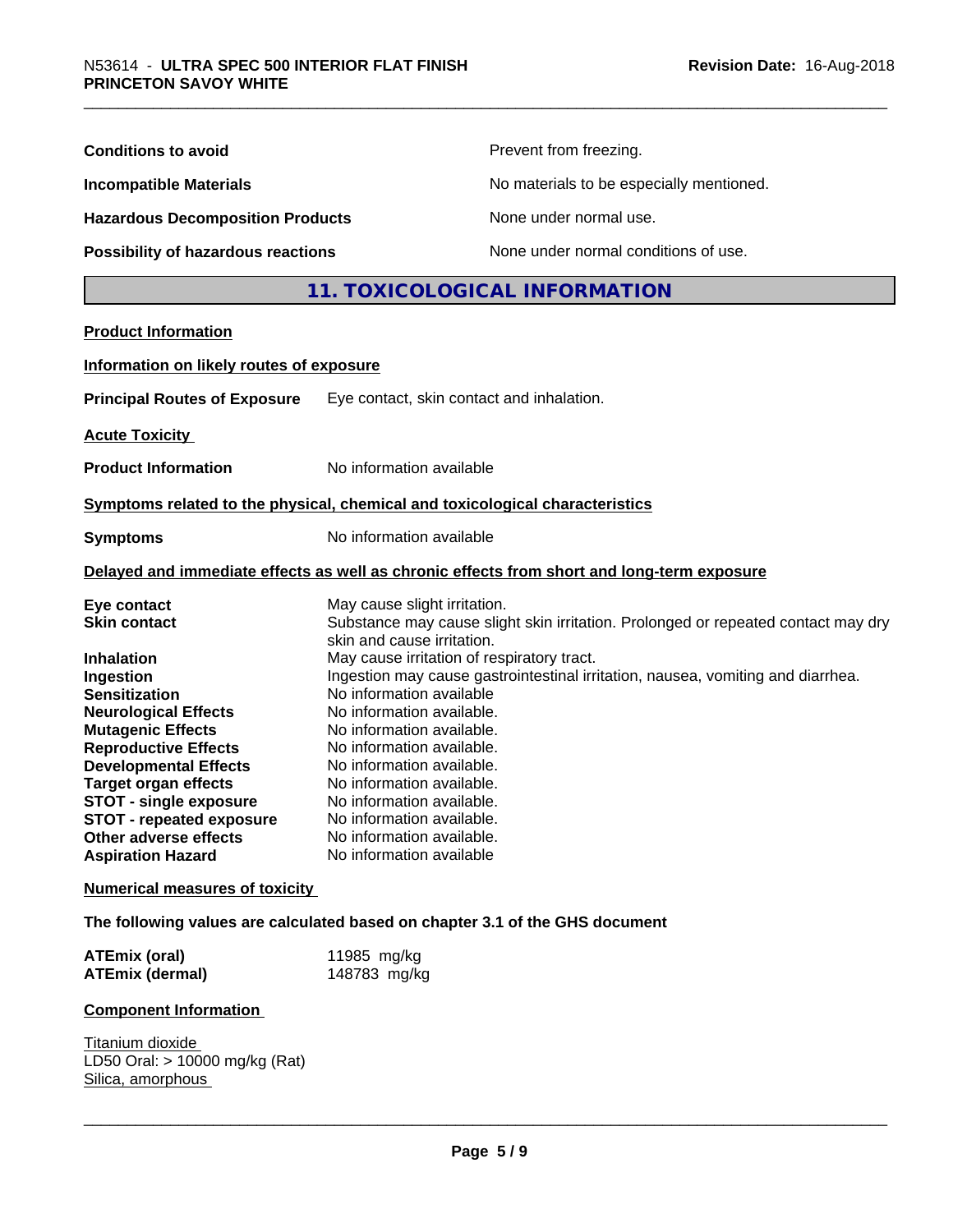LD50 Oral: > 5000 mg/kg (Rat) LD50 Dermal: 2,000 mg/kg (Rabbit) LC50 Inhalation (Dust): > 2 mg/L

#### **Carcinogenicity**

*The information below indicateswhether each agency has listed any ingredient as a carcinogen:.*

| <b>Chemical</b><br>name  | <b>IARC</b>                    | <b>NTP</b> | ດເ⊔∧<br>UJNA |
|--------------------------|--------------------------------|------------|--------------|
|                          | . .<br>2B<br>Human<br>Possible |            | Listed       |
| $-1$<br>Fitanium dioxide | Carcinoɑen                     |            |              |

• Although IARC has classified titanium dioxide as possibly carcinogenic to humans (2B), their summary concludes: "No significant exposure to titanium dioxide is thought to occur during the use of products in which titanium dioxide is bound to other materials, such as paint."

#### **Legend**

IARC - International Agency for Research on Cancer NTP - National Toxicity Program OSHA - Occupational Safety & Health Administration

**12. ECOLOGICAL INFORMATION**

#### **Ecotoxicity Effects**

The environmental impact of this product has not been fully investigated.

#### **Product Information**

#### **Acute Toxicity to Fish**

No information available

#### **Acute Toxicity to Aquatic Invertebrates**

No information available

#### **Acute Toxicity to Aquatic Plants**

No information available

#### **Persistence / Degradability**

No information available.

#### **Bioaccumulation**

No information available.

#### **Mobility in Environmental Media**

No information available.

#### **Ozone**

No information available

#### **Component Information**

#### **Acute Toxicity to Fish**

Titanium dioxide  $LC50:$  > 1000 mg/L (Fathead Minnow - 96 hr.)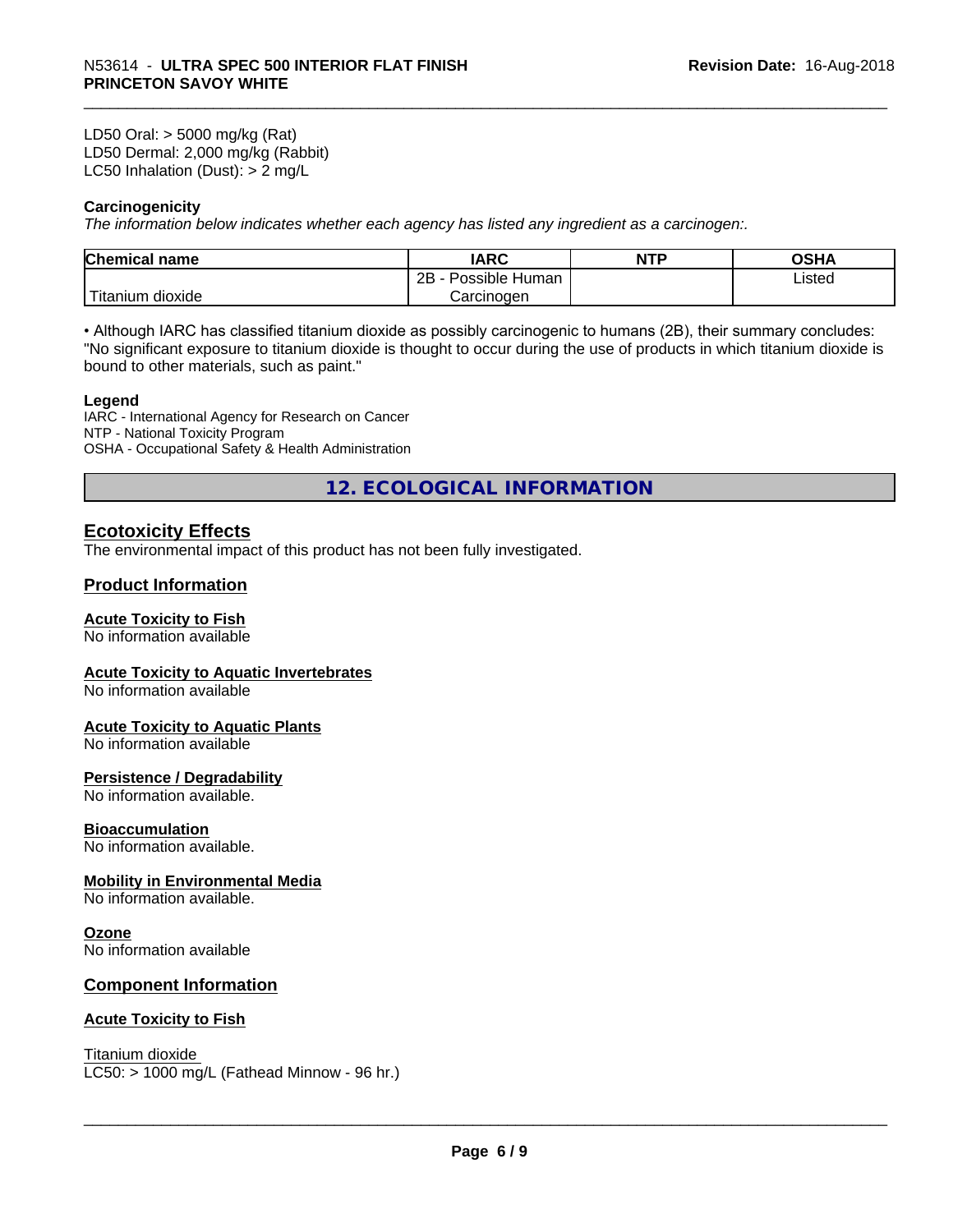#### **Acute Toxicity to Aquatic Invertebrates**

No information available

#### **Acute Toxicity to Aquatic Plants**

No information available

|                              | 13. DISPOSAL CONSIDERATIONS                                                                                                                                                                                               |
|------------------------------|---------------------------------------------------------------------------------------------------------------------------------------------------------------------------------------------------------------------------|
| <b>Waste Disposal Method</b> | Dispose of in accordance with federal, state, and local regulations. Local<br>requirements may vary, consult your sanitation department or state-designated<br>environmental protection agency for more disposal options. |
|                              | 14. TRANSPORT INFORMATION                                                                                                                                                                                                 |
| <b>DOT</b>                   | Not regulated                                                                                                                                                                                                             |
| <b>ICAO/IATA</b>             | Not regulated                                                                                                                                                                                                             |
| <b>IMDG/IMO</b>              | Not regulated                                                                                                                                                                                                             |
|                              | <b>15. REGULATORY INFORMATION</b>                                                                                                                                                                                         |

#### **International Inventories**

| <b>TSCA: United States</b> | Yes - All components are listed or exempt. |
|----------------------------|--------------------------------------------|
| <b>DSL: Canada</b>         | Yes - All components are listed or exempt. |

#### **Federal Regulations**

#### **SARA 311/312 hazardous categorization**

| No |
|----|
| Nο |
| No |
| Nο |
| N٥ |
|    |

#### **SARA 313**

Section 313 of Title III of the Superfund Amendments and Reauthorization Act of 1986 (SARA). This product contains a chemical or chemicals which are subject to the reporting requirements of the Act and Title 40 of the Code of Federal Regulations, Part 372:

*None*

### **Clean Air Act,Section 112 Hazardous Air Pollutants (HAPs) (see 40 CFR 61)**

This product contains the following HAPs: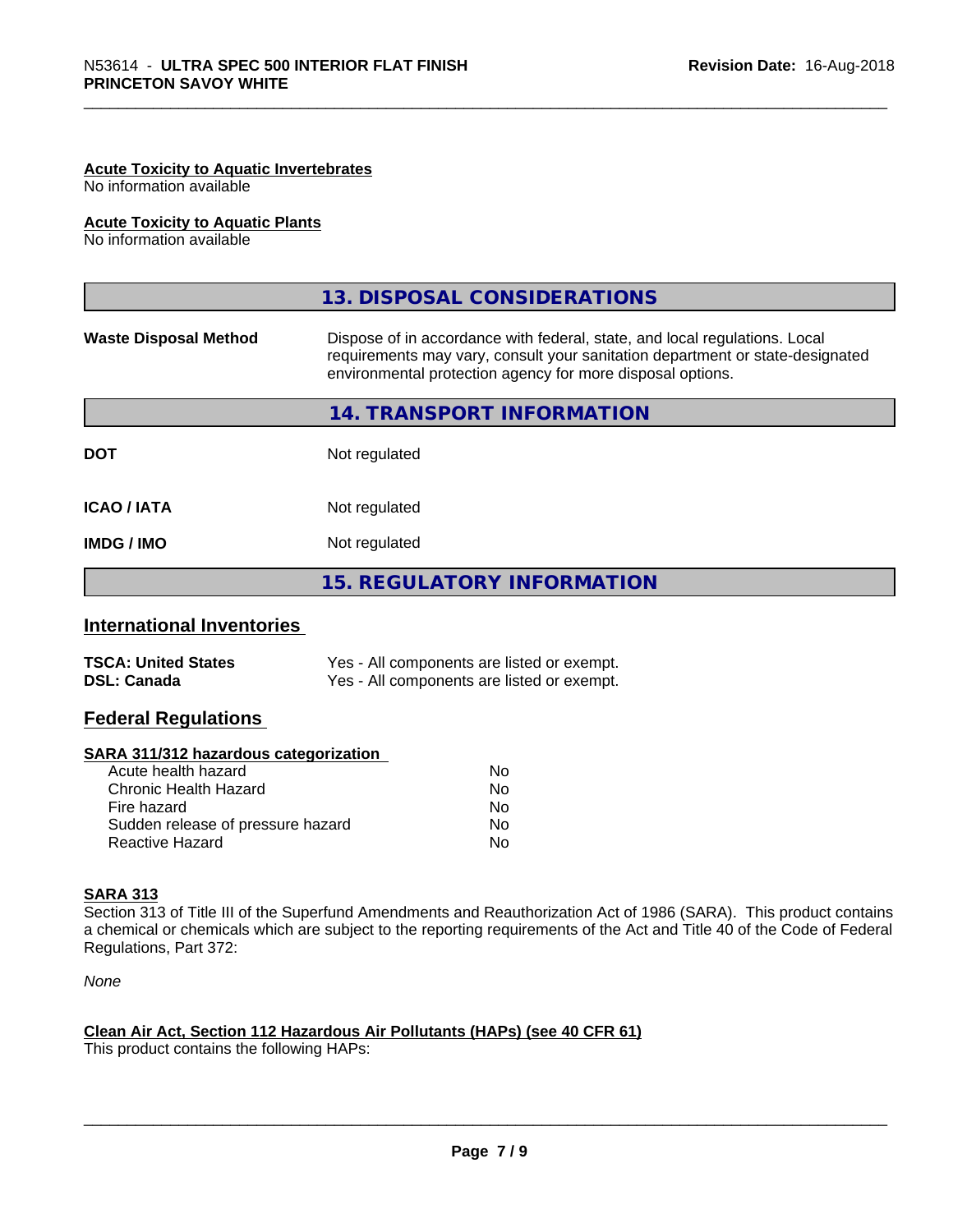*None*

#### **US State Regulations**

#### **California Proposition 65**

**WARNING:** Cancer and Reproductive Harm– www.P65warnings.ca.gov

#### **State Right-to-Know**

| <b>Chemical name</b> | <b>Massachusetts</b> | <b>New Jersey</b> | Pennsylvania |
|----------------------|----------------------|-------------------|--------------|
| Titanium dioxide     |                      |                   |              |
| Limestone            |                      |                   |              |
| Diatomaceous earth   |                      |                   |              |
| Silica, amorphous    |                      |                   |              |

#### **Legend**

X - Listed

## **16. OTHER INFORMATION**

| HMIS                | Health: 1 | <b>Flammability: 0</b> | <b>Reactivity: 0</b> | $PPE: -$ |  |
|---------------------|-----------|------------------------|----------------------|----------|--|
| <b>HMIS Legend</b>  |           |                        |                      |          |  |
| 0 - Minimal Hazard  |           |                        |                      |          |  |
| 1 - Slight Hazard   |           |                        |                      |          |  |
| 2 - Moderate Hazard |           |                        |                      |          |  |
| 3 - Serious Hazard  |           |                        |                      |          |  |

- 
- 4 Severe Hazard
- \* Chronic Hazard
- X Consult your supervisor or S.O.P. for "Special" handling instructions.

*Note: The PPE rating has intentionally been left blank. Choose appropriate PPE that will protect employees from the hazards the material will present under the actual normal conditions of use.*

*Caution: HMISÒ ratings are based on a 0-4 rating scale, with 0 representing minimal hazards or risks, and 4 representing significant hazards or risks. Although HMISÒ ratings are not required on MSDSs under 29 CFR 1910.1200, the preparer, has chosen to provide them. HMISÒ ratings are to be used only in conjunction with a fully implemented HMISÒ program by workers who have received appropriate HMISÒ training. HMISÒ is a registered trade and service mark of the NPCA. HMISÒ materials may be purchased exclusively from J. J. Keller (800) 327-6868.*

 **WARNING!** If you scrape, sand, or remove old paint, you may release lead dust. LEAD IS TOXIC. EXPOSURE TO LEAD DUST CAN CAUSE SERIOUS ILLNESS, SUCH AS BRAIN DAMAGE, ESPECIALLY IN CHILDREN. PREGNANT WOMEN SHOULD ALSO AVOID EXPOSURE.Wear a NIOSH approved respirator to control lead exposure. Clean up carefully with a HEPA vacuum and a wet mop. Before you start, find out how to protect yourself and your family by contacting the National Lead Information Hotline at 1-800-424-LEAD or log on to www.epa.gov/lead.

**Prepared By** Product Stewardship Department Benjamin Moore & Co. 101 Paragon Drive Montvale, NJ 07645